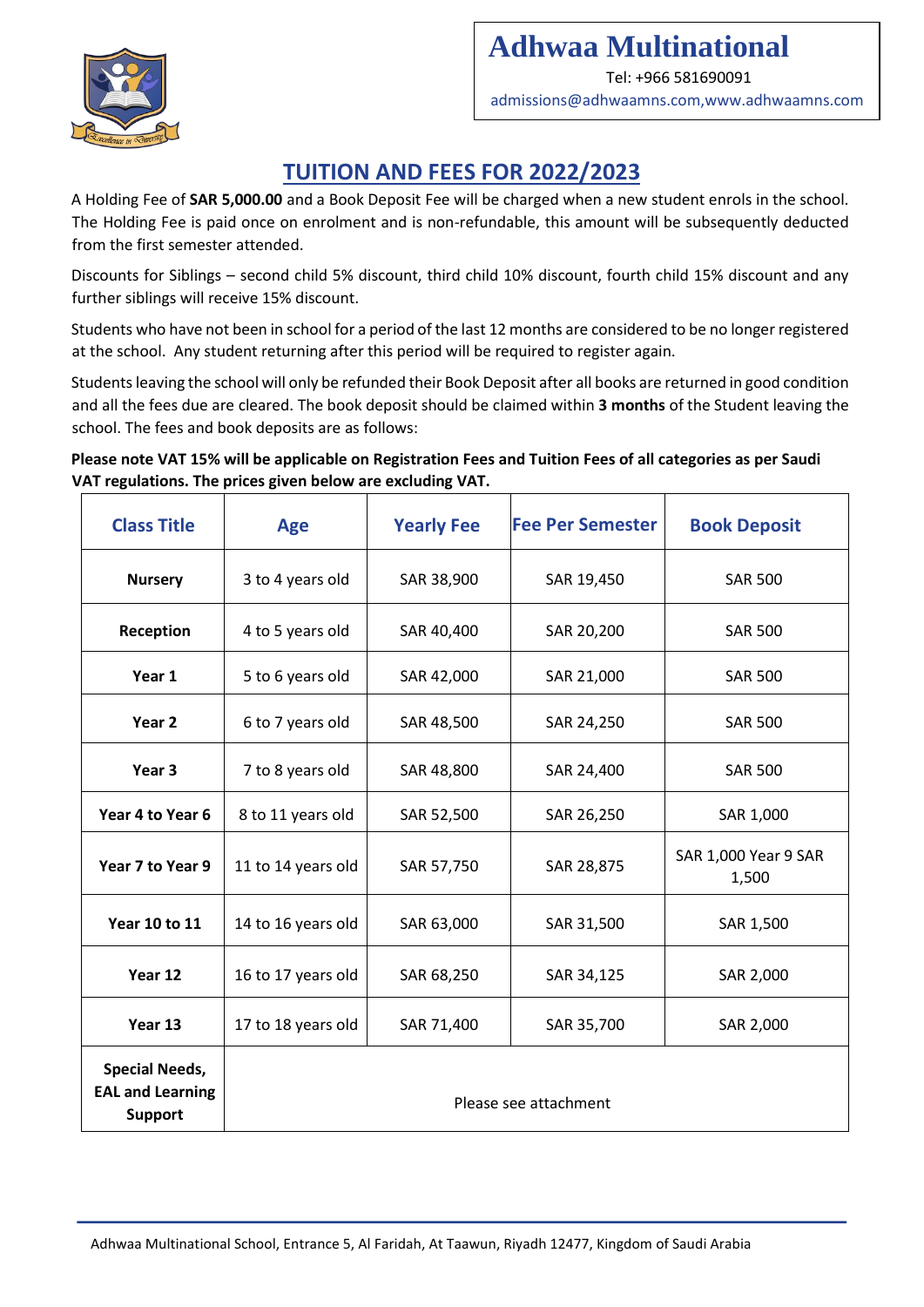

### **Adhwaa Multinational**  Tel: +966 581690091

admissions@adhwaamns.com,www.adhwaamns.com

\*The above chart does not include the fees for students sitting IGCSE II (Year 11), AS & A levels (Years 12 and 13). IGCSE/AS and A Levels will be approximately SAR 6,000.00 (this is an average amount and excess will be refunded or shortfall billed).

Please note that the above fees include only compulsory stationery requirements for all students, a separate list for each year is available on request.

**Withdrawal Policy - Parents must inform us in writing.** Parents must notify the Registrar at least four weeks prior to leaving date so that the leaving procedure can be completed in time. The leaver's form is available on the website or from the Main Reception. Please Note: No portion of semester fees will be refunded for students who leave during that semester. Student Reports/Transfer Certificates will then be issued when all books have been returned and all outstanding accounts have been paid.

#### **SUPPLEMENTARY FEES**

#### **EAL STUDENTS (FROM YEAR 2)**

| Number of Lessons Required Per Week | <b>Fee Per Semester</b>                   |  |
|-------------------------------------|-------------------------------------------|--|
| Six to Nine Hours                   | Normal Class Semester Fee plus SAR 10,000 |  |

**LEARNING SUPPORT** 

| <b>Number of Lessons Required Per Week</b> | <b>Fee Per Semester</b>                   |  |
|--------------------------------------------|-------------------------------------------|--|
| Learning Support and SEN Assessment        | SAR 2,500                                 |  |
| Eleven to Fifteen Hours                    | Normal Class Semester Fee plus SAR 18,000 |  |

#### **MAINSTREAM ASSISTED STUDENTS – FEE INCLUDES A FULL TIME ASSISTANT**

| <b>Class Title</b>                      | <b>Full Assistant</b> | <b>Shared Assistant</b> |
|-----------------------------------------|-----------------------|-------------------------|
| Year $1 -$ Year 6 (5 to 11 years old)   | Semester Fee + 20,000 | Semester Fee + 13,000   |
| Year $7 -$ Year 8 (11 to 13 years old)  | Semester Fee + 20,500 | Semester Fee + 14,000   |
| Year $9 -$ Year 11 (13 to 16 years old) | Semester Fee + 21,000 | Semester Fee + 15,000   |

#### **SPECIAL NEEDS**

| <b>Class Title</b> | <b>Fee Per Semester</b> |
|--------------------|-------------------------|
| Low Dependency     | SAR 50,000 per Semester |